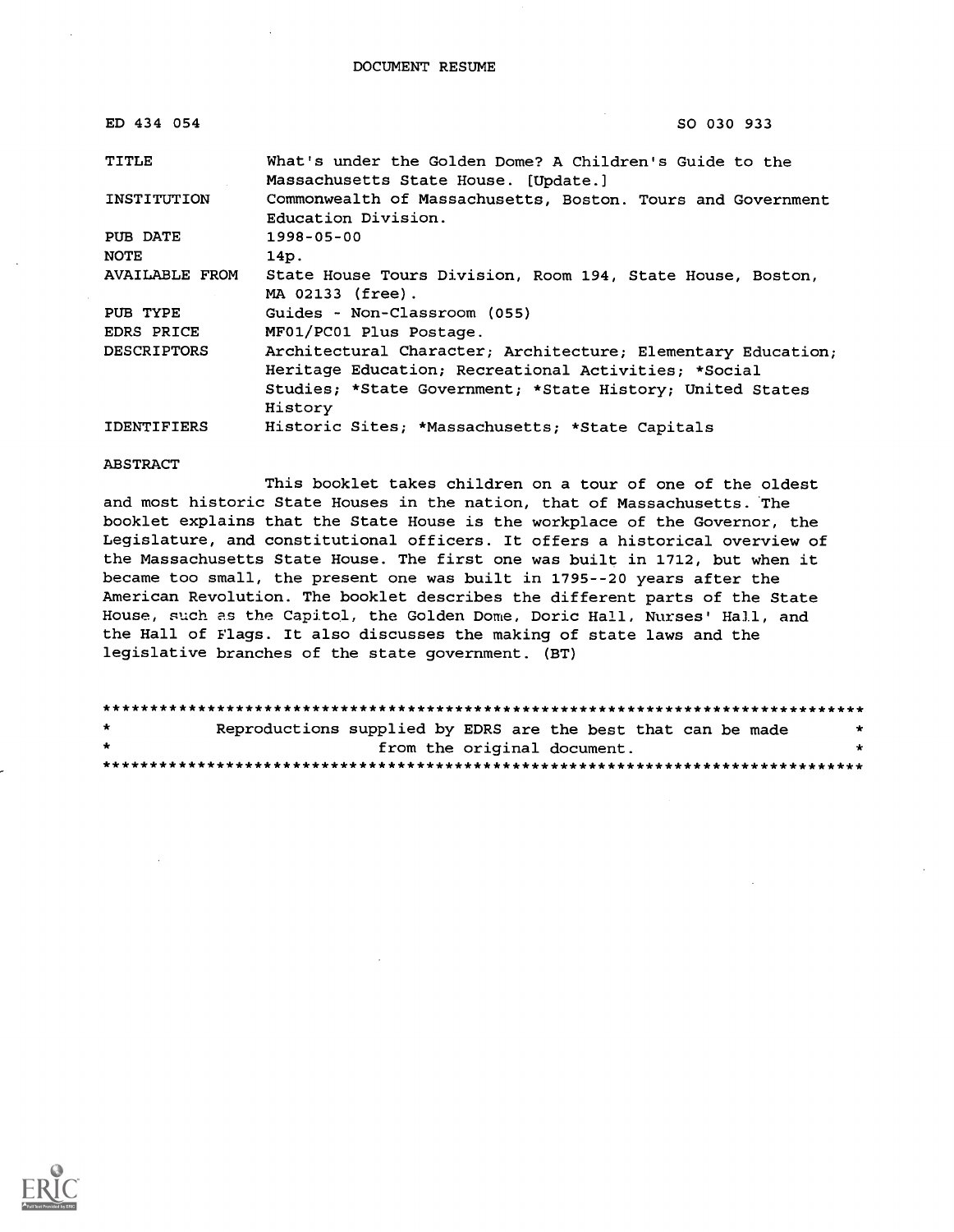## What's under he Golden Dome? A Children's Guide

2

to the Massachusetts

State House

Published by William Francis Galvin Secretary of the, Commonwealth Tours and Government Education Division

> PERMISSION TO REPRODUCE AND DISSEMINATE THIS MATERIAL HAS BEEN GRANTED BY

Mary Rinehart

TO THE EDUCATIONAL RESOURCES INFORMATION CENTER (ERIC)

U.S. DEPARTMENT OF EDUCATION Office of Educational Research and Improvement EDUCATIONAL RESOURCES INFORMATION<br>
CENTER (ERIC)

- CENTER (ERIC) O. This document has been reproduced as received from the person or organization originating it.
- Minor changes have been made to improve reproduction quality.

Points of view or opinions stated in this document do not necessarily represent official OERI position or policy.



 $\Omega$ 

 $\widetilde{\mathbf{Y}}$ 

ED 434 054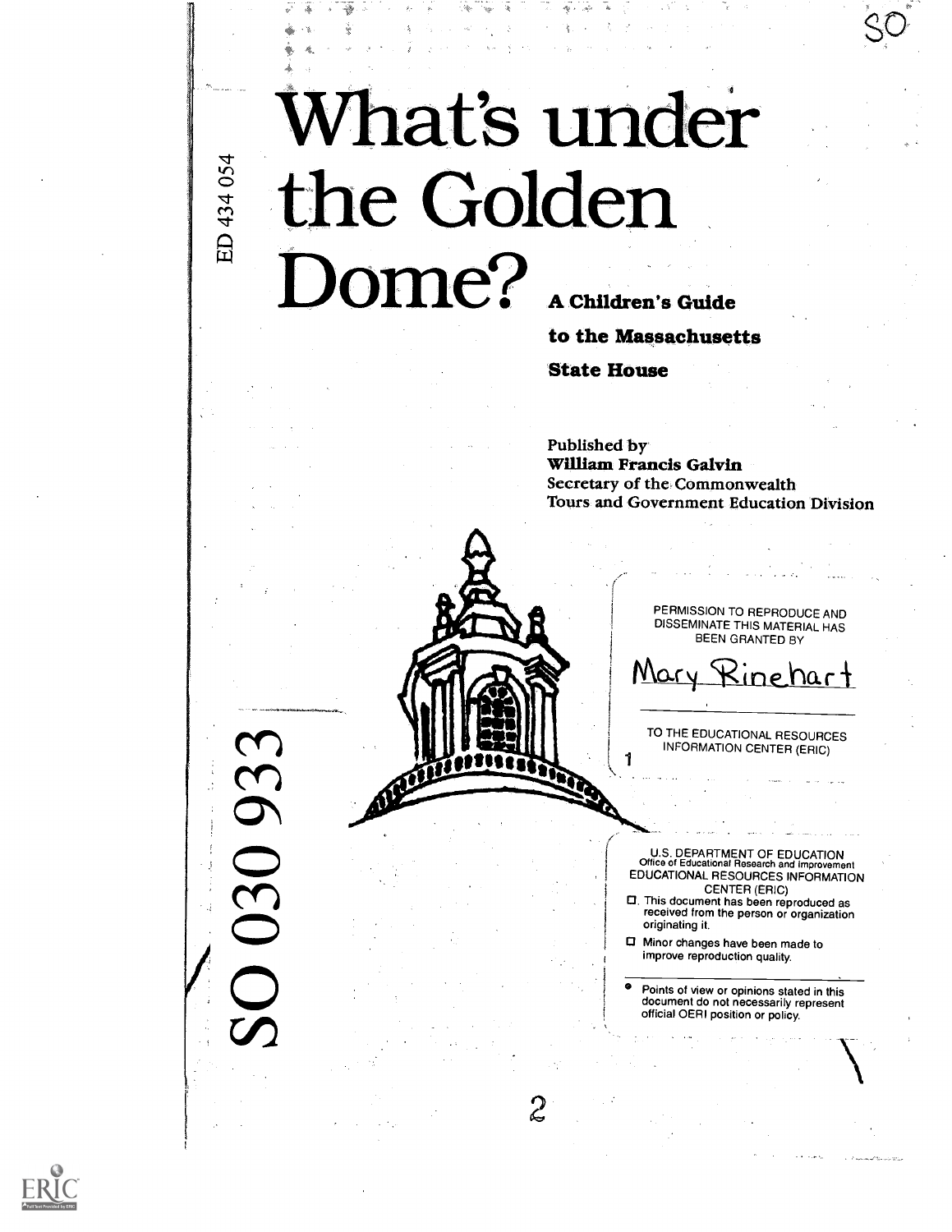### Welcome to your State House!



This book takes you on a tour of one of the oldest and most historic State Houses in our nation.

The State House is the

workplace of the Governor, Legislature, and constitutional officers. There are always things to see and do there.

William Travin Galein

William Francis Galvin Secretary of the Commonwealth

P.S. Be sure to look carefully at the many portraits of our former governors in the halls... don't their eyes seem to follow you as you pass?

Note: Most of the drawings and all of the poetry in this little book were drawn and written by school children who visited the State House.

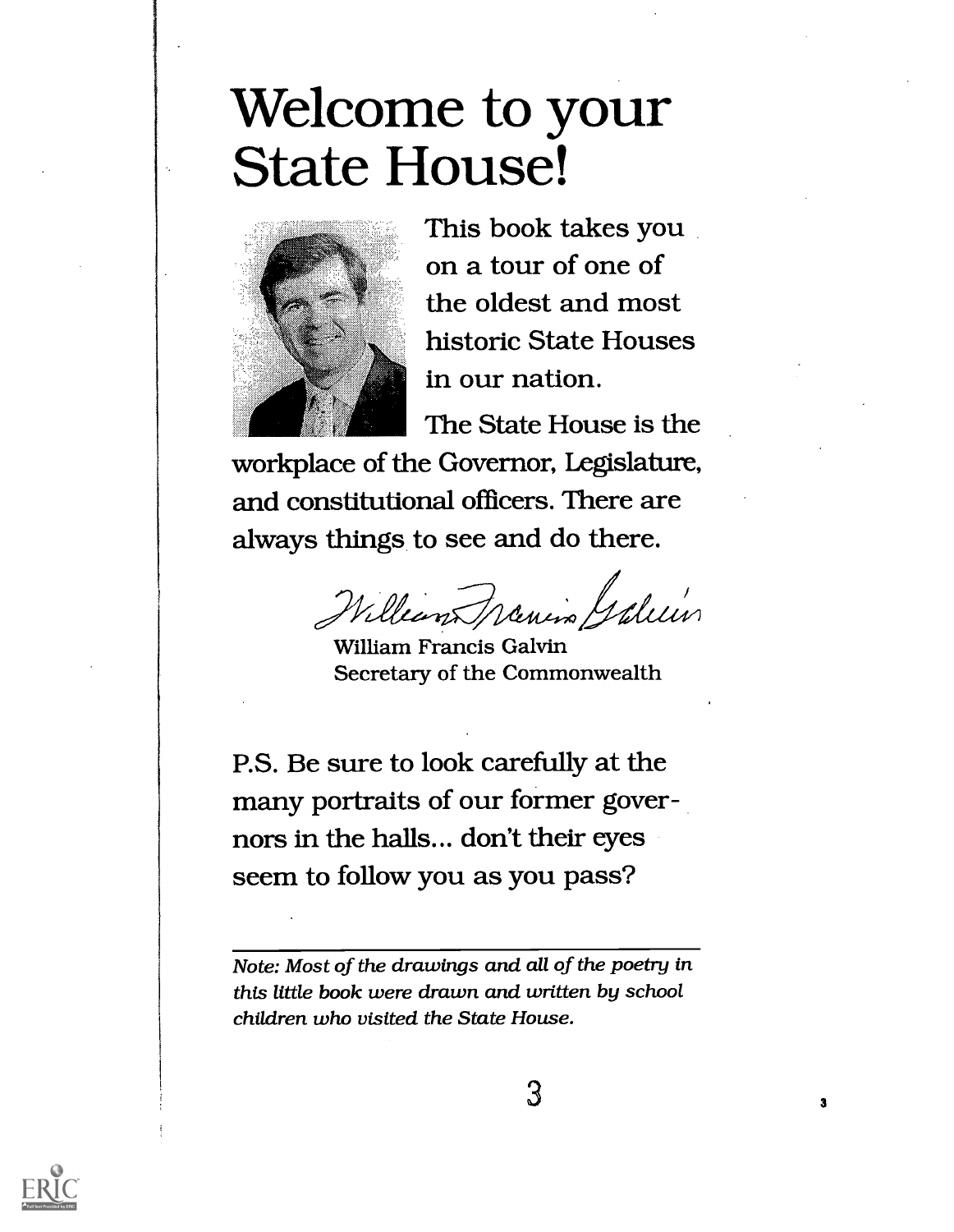

### The Capitol

A very talented man named Charles Bulfinch designed the State House and it wasn't a cinch.

CAROLYN MULCAHY **WINTHROP** 

4

The Massachusetts State House is the capitol building of the Commonwealth of Massachusetts, the very heart of state government.

It is the second state house Massachusetts has had. You can still see the Old State House at the corner of State Street and Washington Street. It was built in 1712. Before the Revolution, it was the home of the Royal government of the colony of Massachusetts; after the Revolution it became the home of the government of the state of Massachusetts.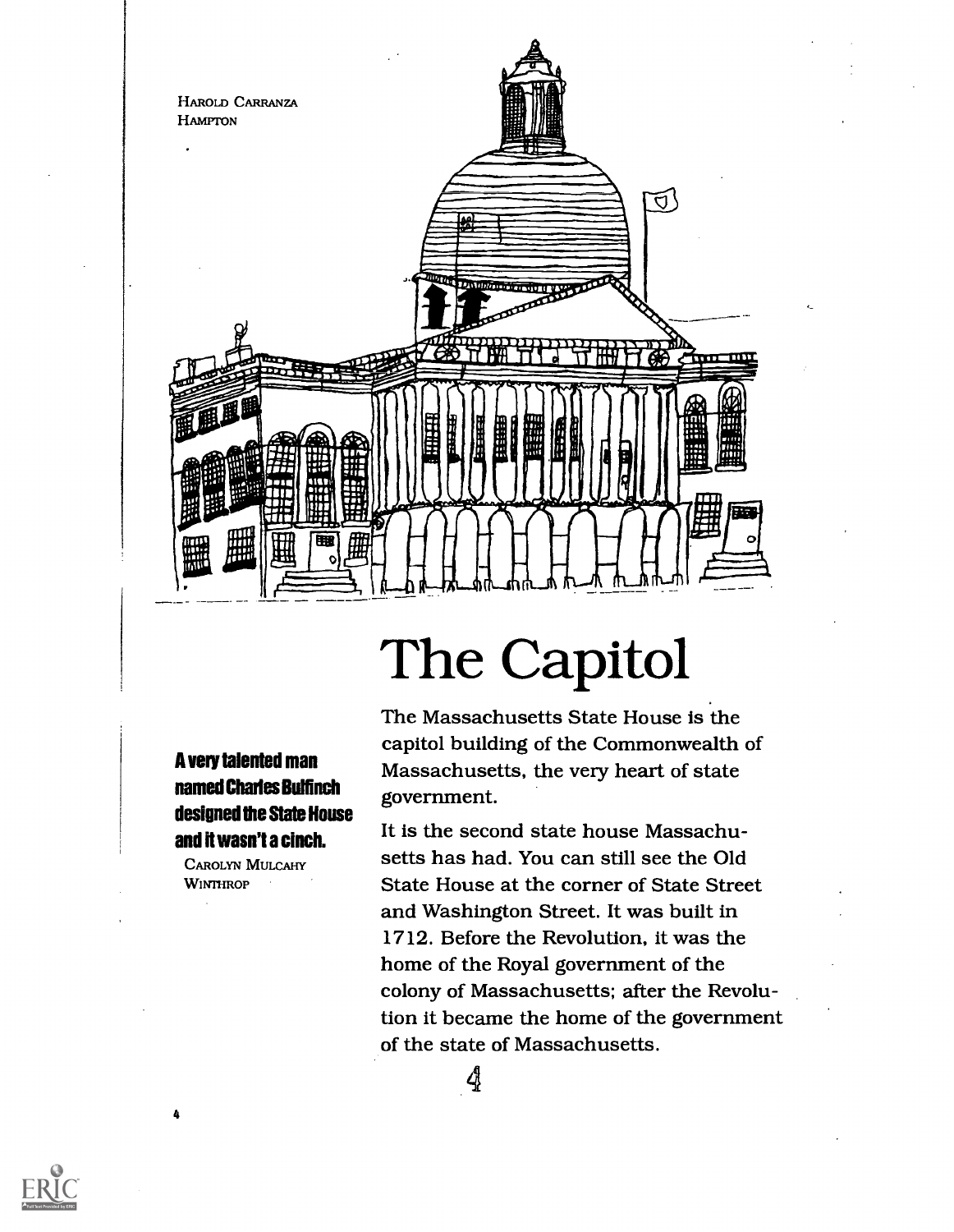By 1795, twenty years after the Revolution, the citizens of Massachusetts decided that the old State House was too small.

To design a new, larger state house they chose Charles Bulfinch. He was a famous Boston architect who designed some of the most beautiful homes and churches in Boston, most of which are still in use today.



5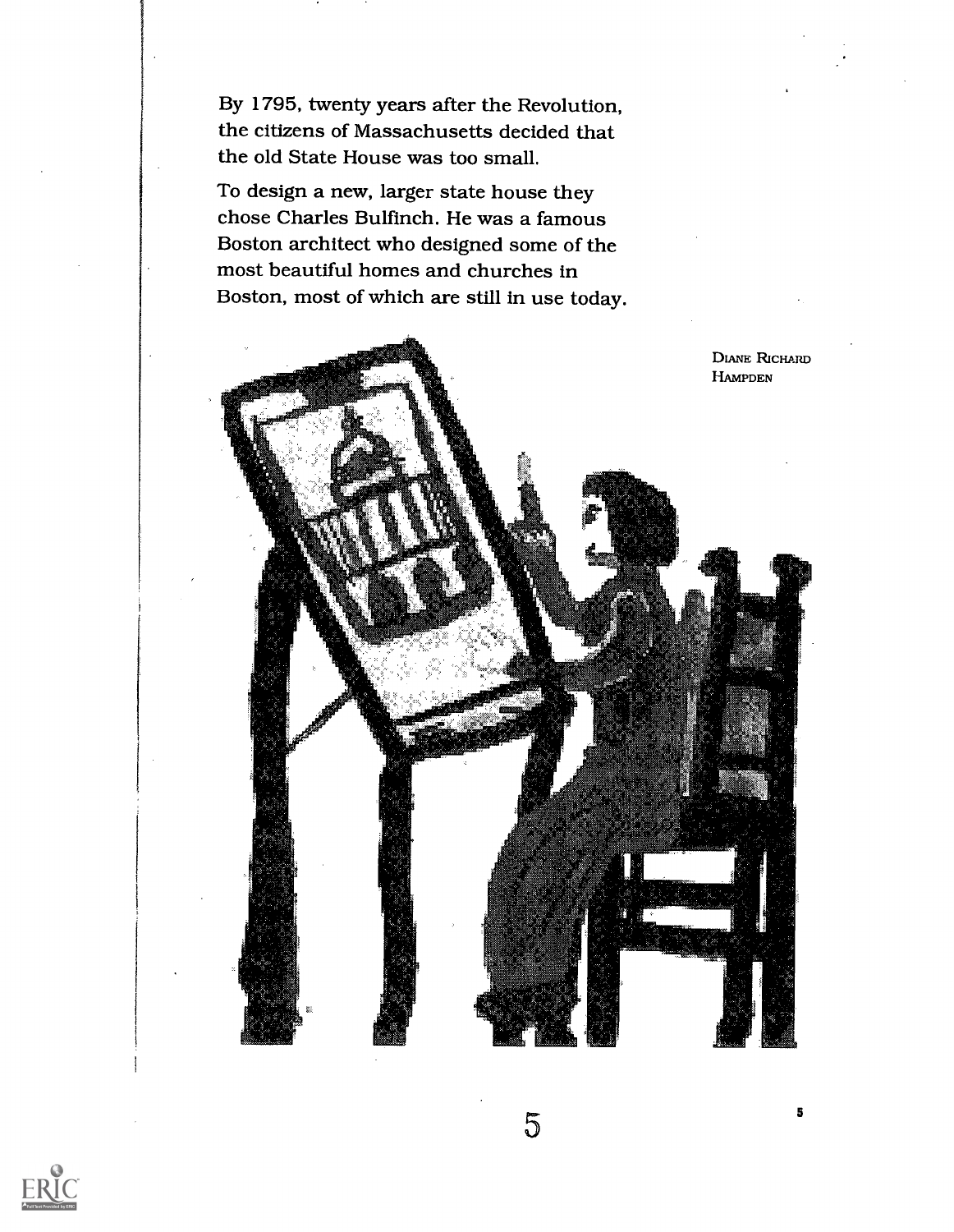

MICHAEL STONE **HAMPDEN** 

Dome golden, bright sparkles reflects shines atop the State House

JOHN MCPHEE GERALD SOMERS GARY WILLS **BOSTON** 

 $P_{\text{all}}$  The Bulfinch State House was a dignified red brick building with white columns, topped by with which we will have the me. It was  $\widehat{\mathbb{C}}$ ke  $\mathcal{D}_{\text{one}}$  built at the top of Beacon Hill

looking out over all of the city, on land that had been John Hancock's cow pasture.

It is still the central part of the State House today, but many rooms have been added.

### The Golden Dome

Charles Bulfmch designed the dome which crowns the State House, but when it was built, the dome was not gold  $-$  it was shingled! In just a few years, the dome began to leak in rain and snow, so the company of Paul Revere was hired to cover the dome with copper to make it watertight. Later, in 1872, the dome was gilded with real gold leaf, and, as you know, still glows with gold today.

At the very top of the dome is a sculpture carved of wood. Many people think it is a pineapple, but it is not. It is a pine cone, put there to remind everyone of the importance of the pine trees which provided wood to build our houses, churches and commercial buildings. The wood for the State House came from the northern part of Massachusetts, which, in 1820, became the state of Maine.ł)

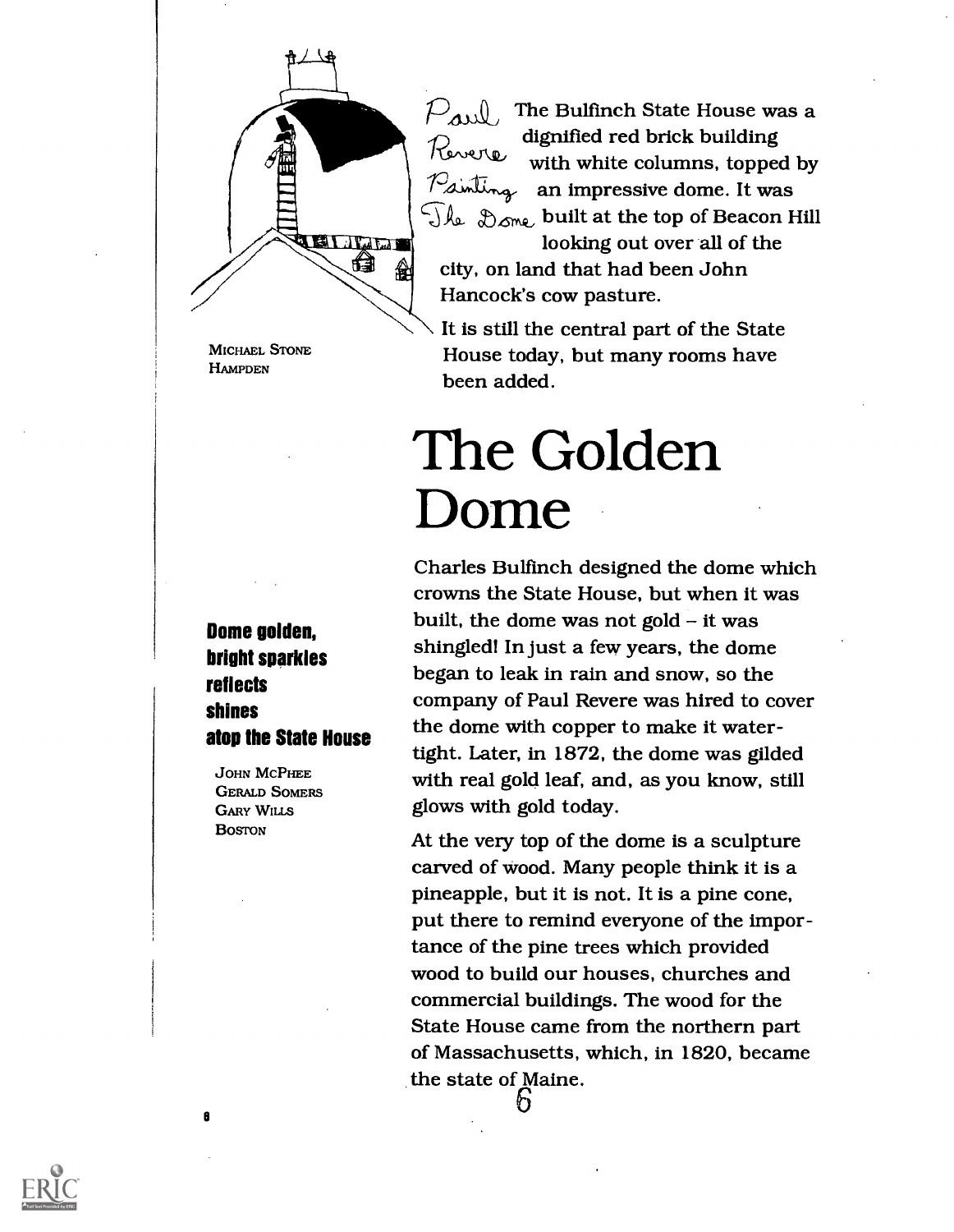

### Doric Hall

Doric Hall is named for the ten tall columns in the room (Doric is the name of the design). In this very room, Governor John Andrew passed out guns and ammunition and flags to the men who had volunteered to fight in the Civil War. The first military unit to arrive in Washington to help President Abraham Lincoln were part of the Sixth Massachusetts Division.

Inside the room you will see a painting of Abraham Lincoln, a statue of George Washington, historic cannons, and copies of gravestones.

It is interesting to know that the main doors of Doric Hall are only opened on two special occasions - when the President of the United States comes to visit, and when a Governor leaves the State House for the last time.

#### I went on a State House tour and opened a side door to see a marble floor.

JAMES PASSA BOSTON

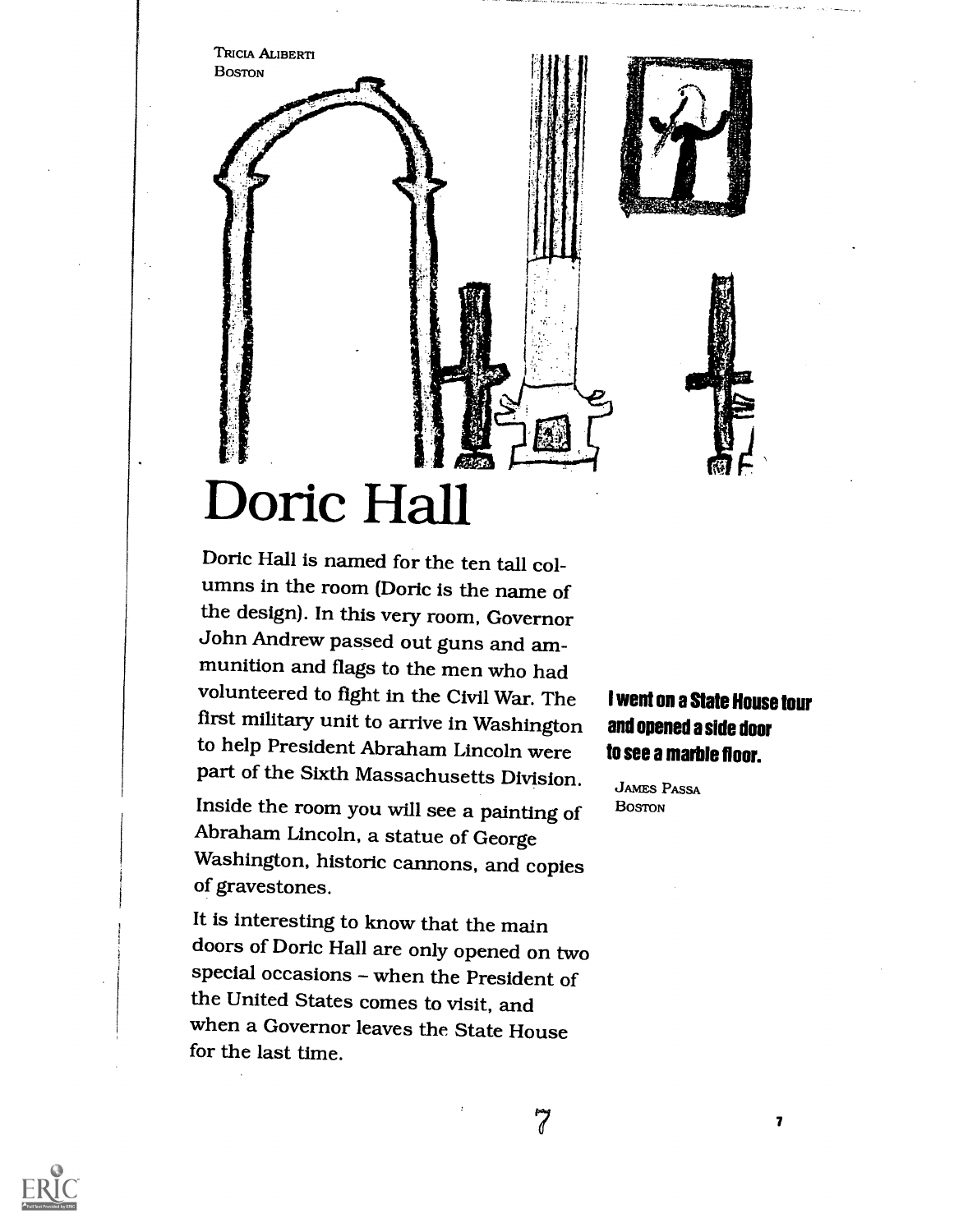Nurses' Hall

pledged flags of old now. Build in 1895 and designed by<br>**marching along** Charles Brigham, it has a very different When you walk out of Doric Hall and into Nurse's Hall you have left the part of the State House designed by Bulfinch and entered a "new" addition which is quite old feeling with its ornate mosaic floors, marble columns, and large murals.

> One of the most inspiring sculptures in the State House is in this room. It is a statue of a nurse and a wounded soldier which was carved to honor the women who served as nurses during the Civil War.

In this room, too, are paintings of Paul Revere's ride and the Boston Tea Party.

## Hall of Flags

The Hall of Flags is a very special room. It was built just to preserve and display the flags brought back from war by soldiers from Massachusetts. There are flags from the Civil War, the Spanish-American War, World Wars I and II, the Korean War, c<br>
the Berlin Emergency, and the Vietnam War.

 $\zeta$  In the center of the stained glass window in the ceiling is the Massachusetts state seal, surrounded by the seals of the twelve other original colonies.

හි

The fighters bold marching along when days were cold. Down the lane in pouring rain some held flags with aching pain. Flags have stars of blue red and white stripes too carried for America. This we all knew.

LISA OHMAN NORTH WEYMOUTH



 $^{\circ}$  הי



 $\bullet$ 

BEST COPY AVAILABLE

-3.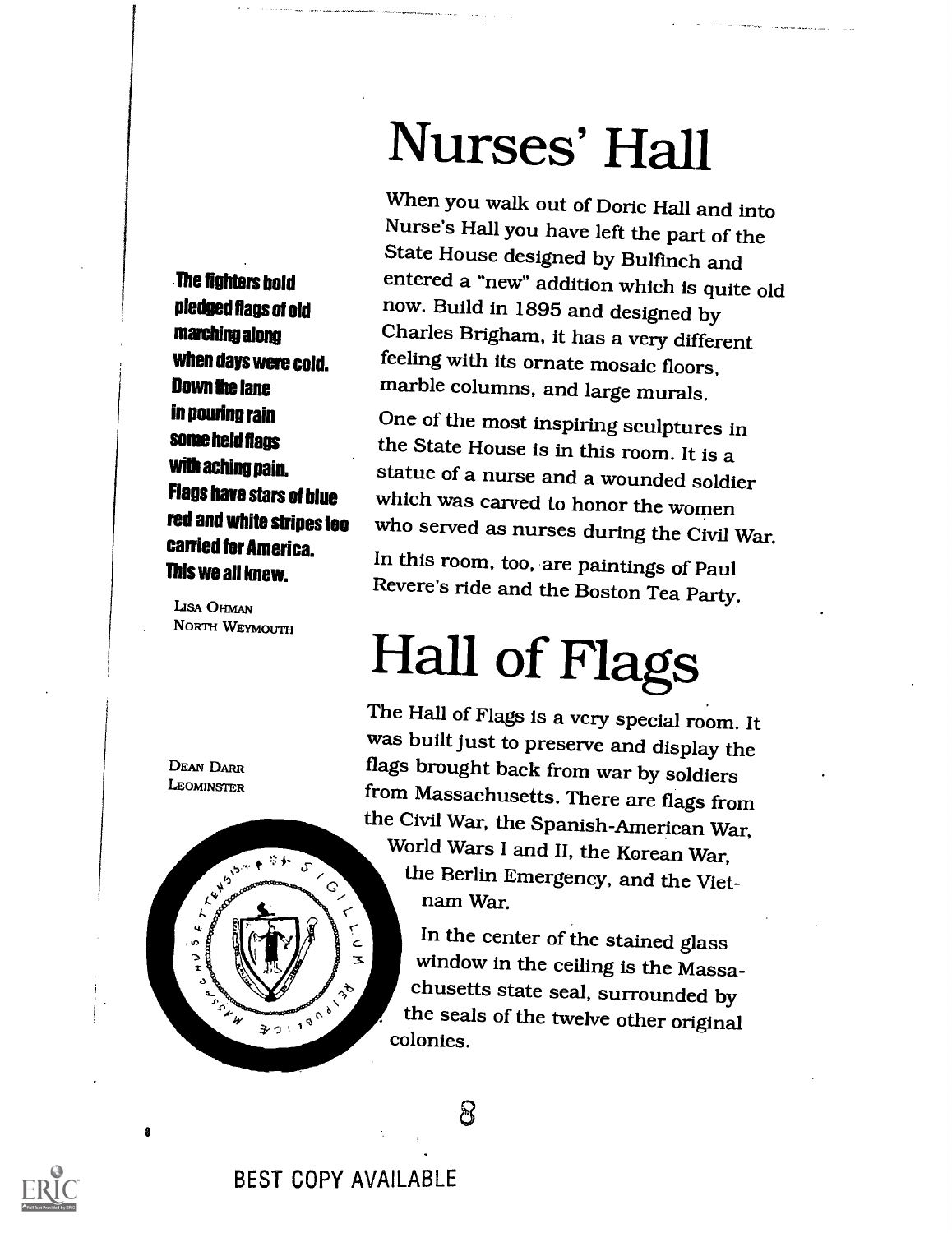### Making T State Laws

The chambers of the House and Senate are where the men and women who represent you meet to make the laws for all the citizens of Massachusetts.

There are forty senators. They are elected every two years. Their leader is the Senate president.

The House of Representatives is much larger - but not as large as it used to be. Today, there are  $160$  representatives - in 1812, there were 7491 Their leader is called the Speaker of the House.

Together, the House and Senate are called the General Court.

Of course, making a law is harder than this. But Massachusetts is a special state. Every person here has what is called the Right to Free Petition. This means that anyone who thinks the state needs a new law can take his or her idea to a state senator or representative and ask them to present it to the legislature. The idea is called a petition or bill. After many discussions and meetings and votes, the bill can become a law.

In the State House, the Senators and Representatives have their offices, hold meetings, and think about people's comments, advice, and questions. Then they vote on bills. When the governor signs them, they become the laws we live by. Everyone needs special rules to live by or else we would have many problems now. We should be glad that herewe make and choose our own laws.

SUZANNE HARKNESS LEOMINSTER



ANNY MERCURE **HAMPDEN** 

#### I went to the State House up on a hill I made up a bill and it came our a law.

p

KENNY MCMASTERS **DORCHESTER** 

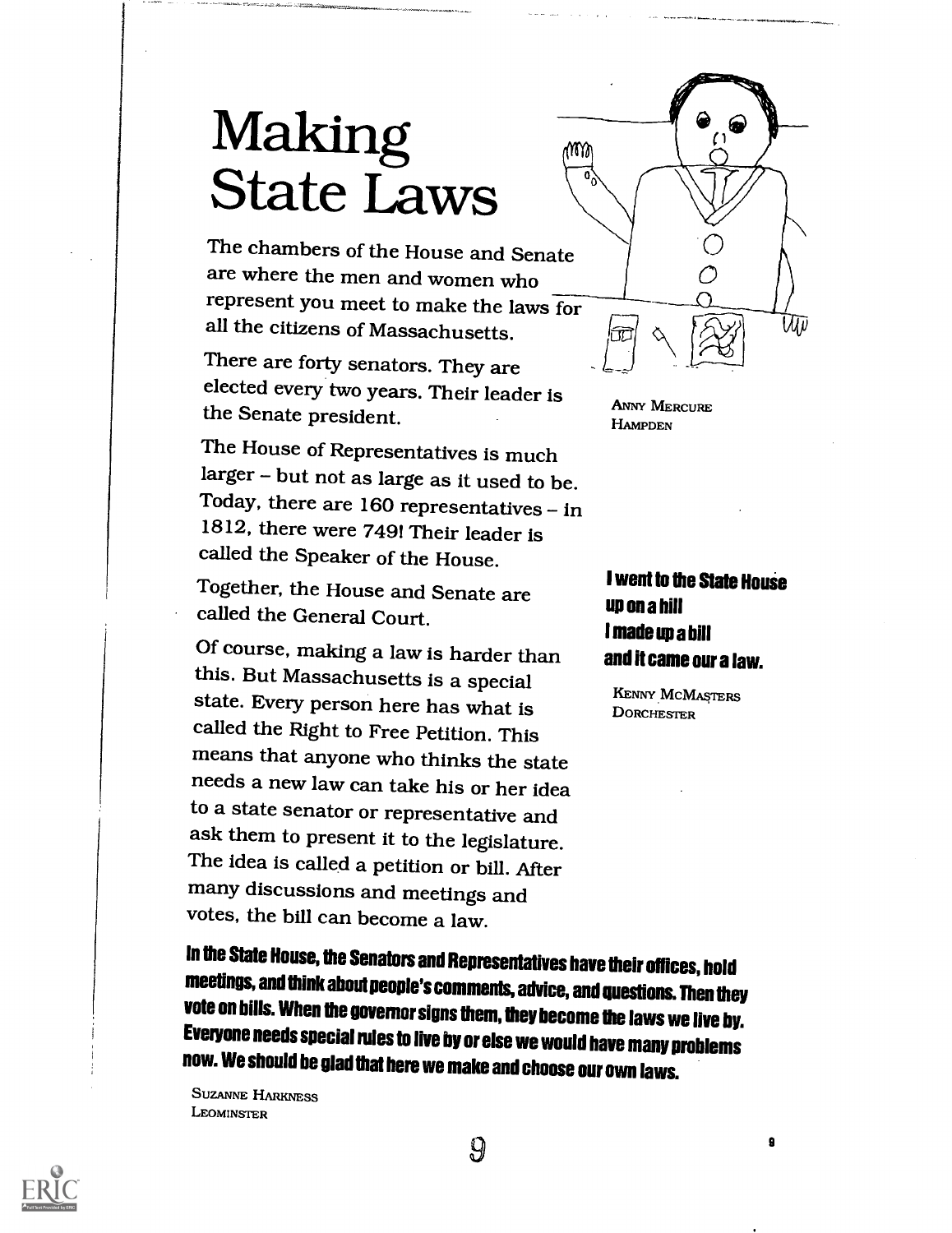

### House of Representatives

In this room, shaped like a theatre, the men and women who represent the citizens of Massachusetts meet and talk and vote, and make important decisions about state government.

At the front of the room are two large boards, part of an electronic roll call system, which list the names of the representatives. When a vote is taken, lights on the boards show how each representative voted.

Hanging over the visitor's gallery is the famous "Sacred Cod". It is a symbol of Massachusetts' earliest business - fishing.



Buttons,

red or green.

**KEVIN PITTS BOSTON** 

to vote yea or nay.

House of Representatives

#### On one fine day the cod came in with gleaming tooth and shining fin.

DENNIS MARISSEAY **WELLESLEY** 



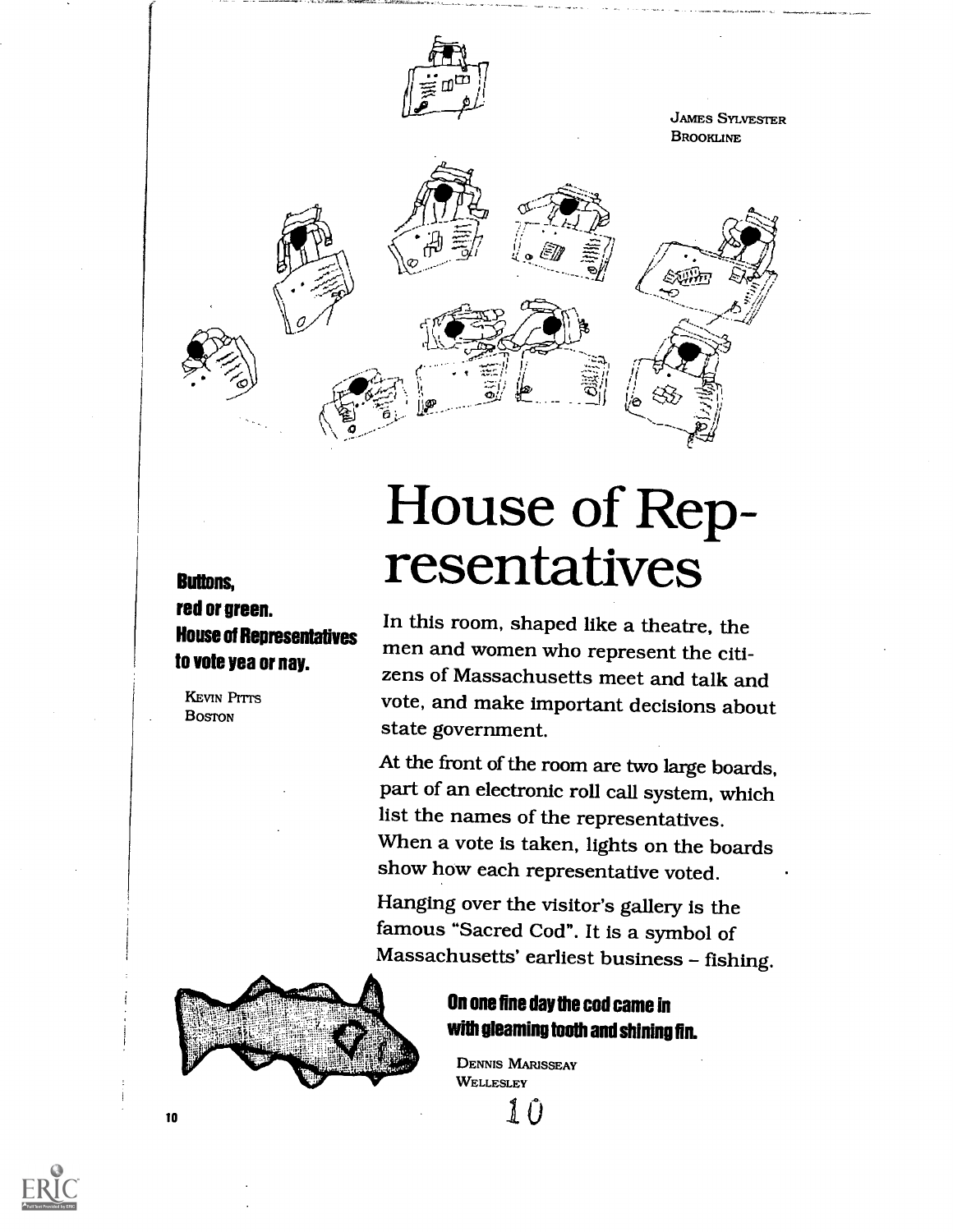### The Senate Chamber

In the blue and white Senate Chamber, the senators work at a circle of desks facing the rostrum, where the Senate President sits under a golden eagle.

This room is famous for its domed ceiling (which is right below the golden State House dome) and the symbols in the ceiling.

Across the hall is the Senate Reception Room where you will see the portraits of some former Senate presidents.



#### The Senate Chamber is big and blue it has a lot of nice things too.

LEANNE DICARLO

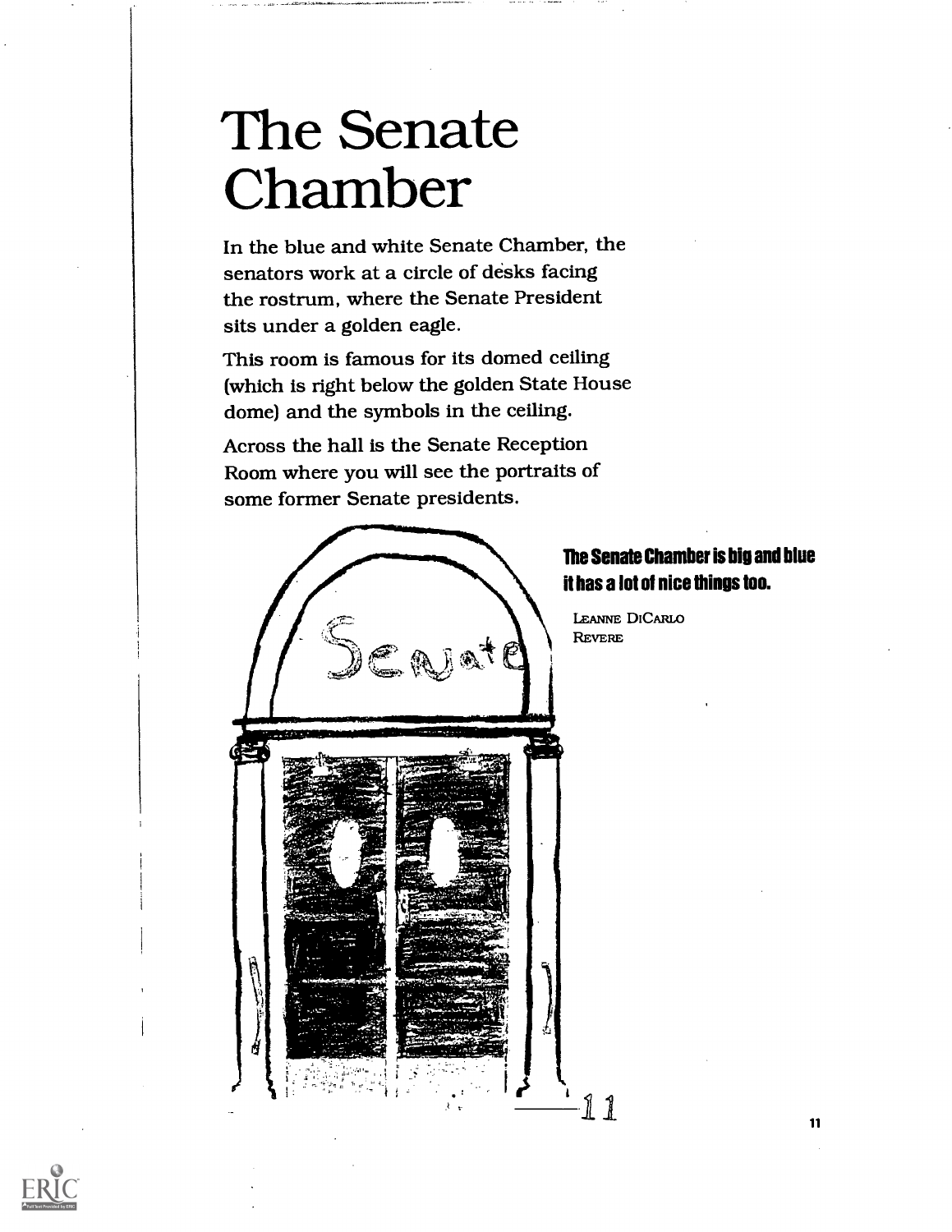





THOMAS LEBIECKI NORTHAMPTON

### The Governor's **Office**

The Governor's Office and the Governor's Council Room across the hall are on the third floor of the State House. On the walls of the Governor's room are sculptures which symbolize the arts, freedom, executive power and Massachusetts.

In the hall between two offices is a copy of the painting of George Washington, which is on the dollar bill.

The Governor's Council Chamber is a very unusual room because it is a perfect cube its height, width, and depth are all the same.

12

Â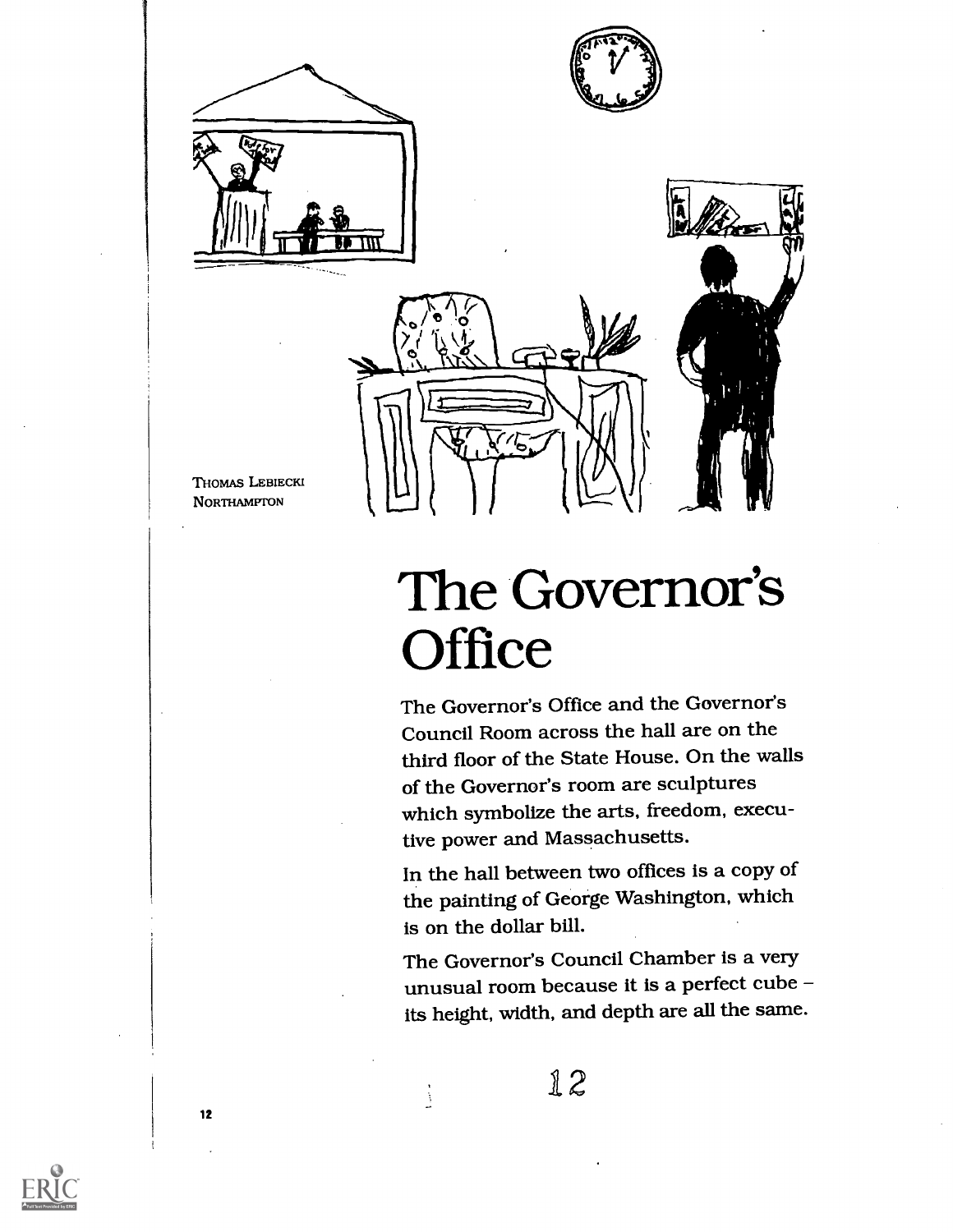# The People at the State House

In the wide wide hills of the State House you may see the people who work here the governor, lieutenant governor, secretary of state, attorney general, treasurer, and  $a$ uditor – who are all constitutional officers, elected by all the voters in the state.

You will also see some of the many others who help to make state government work senators and representatives and their legislative aides, court officers, carpenters and painters, lawyers, secretaries, tour guides, librarians, and capitol police.

And, of course, you'll see lots of other people who are visiting the State House just like you.

THIRD GRADE CLASS BIGELOW SCHOOL SOUTH BOSTON

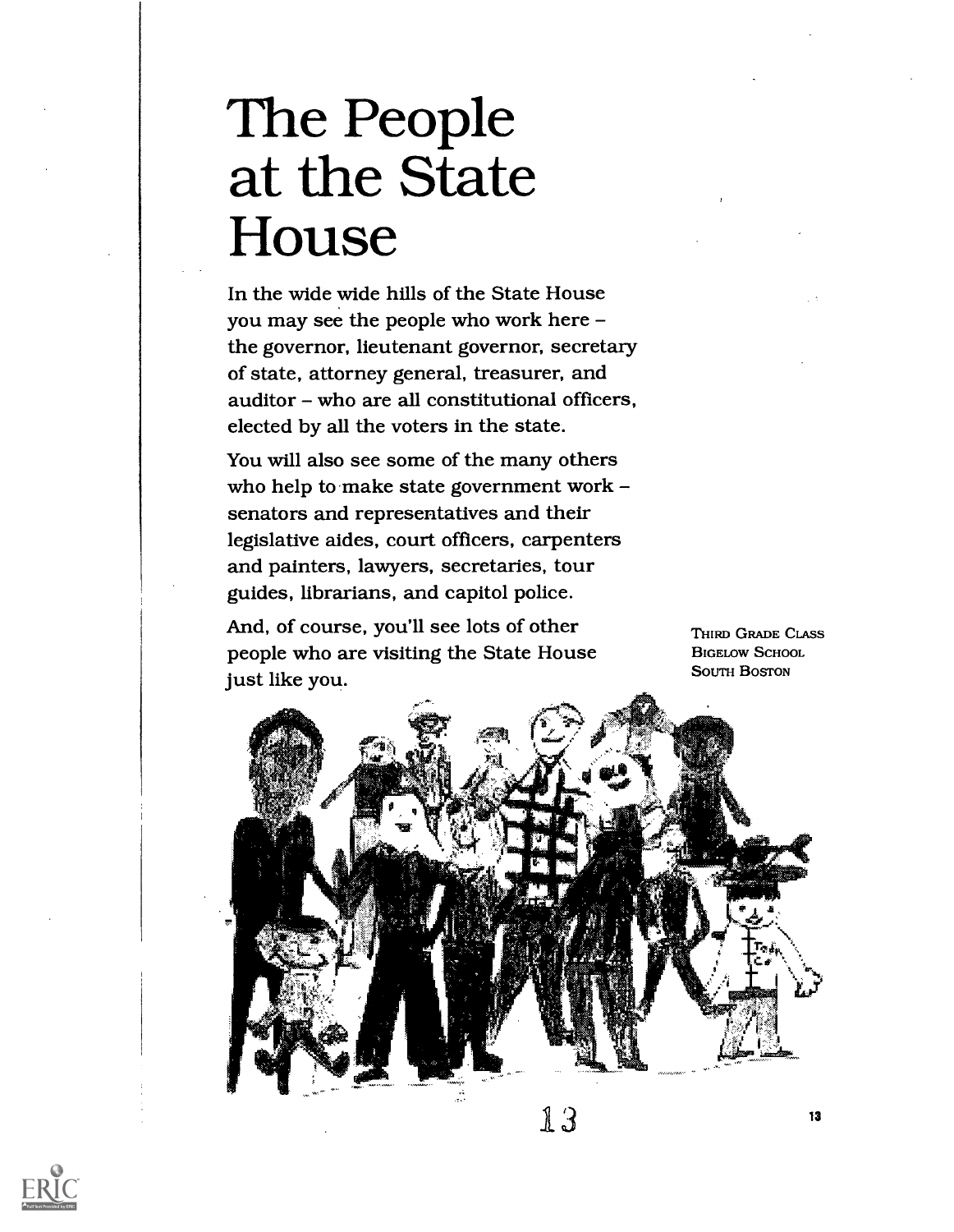

 $\ddot{\phantom{0}}$ 

#### William Francis Galvin Secretary of the Commonwealth Tours and Government Education Division

State House, Room 194 Boston, Massachusetts 02133

Telephone: (617) 727-3676 Website: www.state.ma.us/sec/trs

updated 5/98

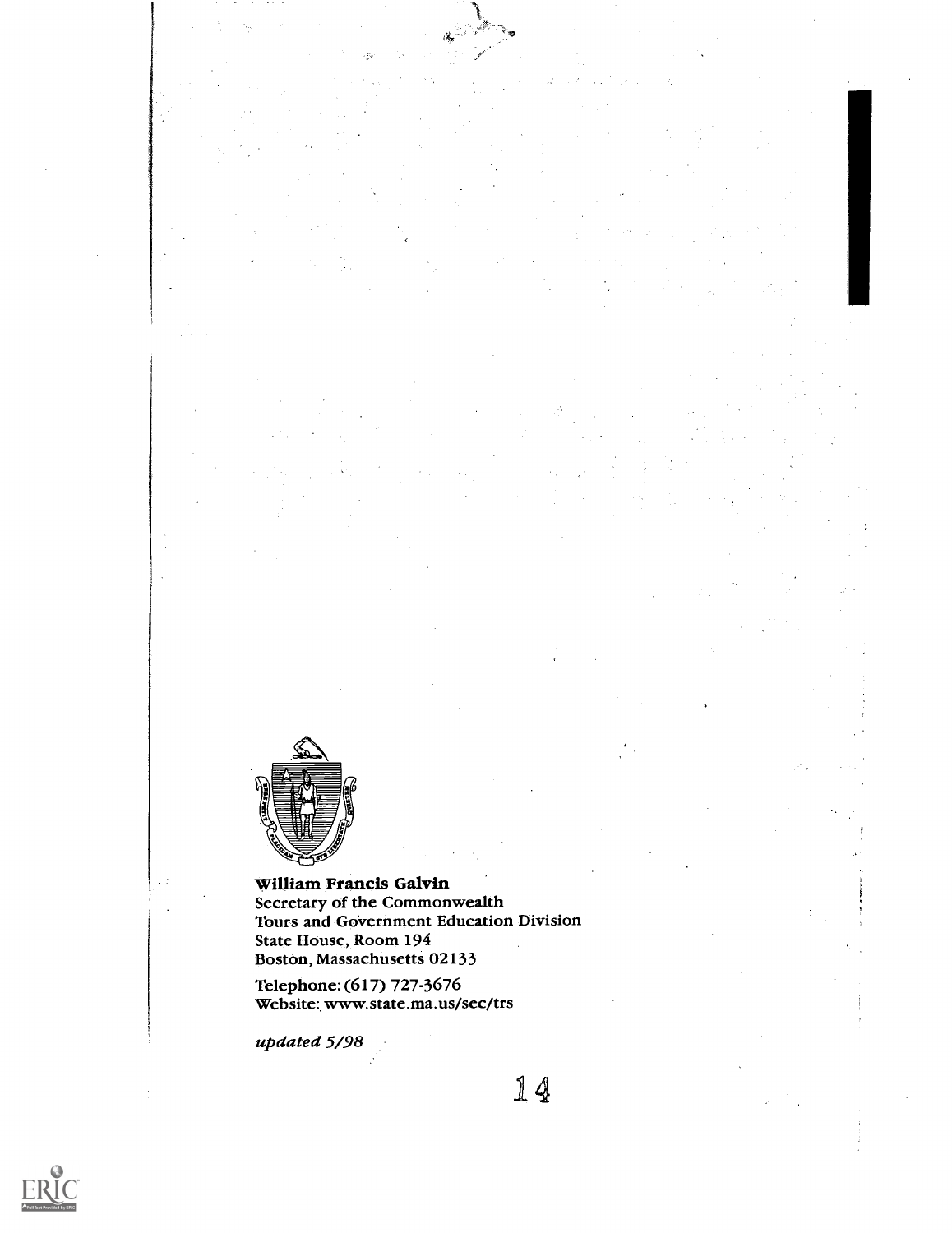



U.S. Department of Education

Office of Educational Research and Improvement (OERI) National Library of Education (NLE) Educational Resources Information Center (ERIC)



### REPRODUCTION RELEASE

(Specific Document)

I. DOCUMENT IDENTIFICATION:

| Title:<br>What's under the Golden Dome             |                          |
|----------------------------------------------------|--------------------------|
| Author(s): Office of Secretary of the Commonwealtz |                          |
| Corporate Source:<br>Comm, of Mass                 | <b>Publication Date:</b> |

#### II. REPRODUCTION RELEASE:

In order to disseminate as widely as possible timely and significant materials of interest to the educational community, documents announced in the monthly abstract journal of the ERIC system, Resources in Education (RIE), are usually made available to users in microfiche, reproduced paper copy, and electronic media, and sold through the ERIC Document Reproduction Service (EDRS). Credit is given to the source of each document, and, if reproduction release is granted, one of the following notices is affixed to the document.

If permission is granted to reproduce and disseminate the identified document, please CHECK ONE of the following three options and sign at the bottom of the page.

| PERMISSION TO REPRODUCE AND<br>DISSEMINATE THIS MATERIAL IN<br>PERMISSION TO REPRODUCE AND<br>PERMISSION TO REPRODUCE AND<br>MICROFICHE, AND IN ELECTRONIC MEDIA<br>DISSEMINATE THIS MATERIAL HAS<br>DISSEMINATE THIS MATERIAL IN<br>FOR ERIC COLLECTION SUBSCRIBERS ONLY,<br><b>BEEN GRANTED BY</b><br><b>HAS BEEN GRANTED BY</b><br>TO THE EDUCATIONAL RESOURCES<br>TO THE EDUCATIONAL RESOURCES<br>TO THE EDUCATIONAL RESOURCES<br><b>INFORMATION CENTER (ERIC)</b><br><b>INFORMATION CENTER (ERIC)</b><br><b>INFORMATION CENTER (ERIC)</b><br>2A<br>2B<br>Level 1<br>Level 2A<br>Level 2B<br>Check here for Level 1 release, permitting<br>Check here for Level 2A release, permitting<br>Check here for Level 2B release, permitting<br>reproduction and dissemination in microfiche or other<br>reproduction and dissemination in microfiche and in<br>reproduction and dissemination in microfiche only<br>ERIC archival media (e.g., electronic) and paper<br>electronic media for ERIC archival collection<br>copy.<br>subscribers only<br>Documents will be processed as indicated provided reproduction quality permits.<br>If permission to reproduce is granted, but no box is checked, documents will be processed at Level 1.<br>I hereby grant to the Educational Resources Information Center (ERIC) nonexclusive permission to reproduce and disseminate this document<br>as indicated above. Reproduction from the ERIC microfiche or electronic media by persons other than ERIC employees and its system<br>contractors requires permission from the copyright holder. Exception is made for non-profit reproduction by libraries and other service agencies<br>to satisfy information needs of educators in response to discrete inquiries.<br>Signature:<br>Sign<br>Printed Name/Position/Title:<br>M. Bunchart<br>Mary Kinehart<br>here,→<br>Disector<br>Organization/Address:<br>Telephone:<br>FAX:<br>se<br>$lnn$ - 72<br>State House Tours Room 194 Boston, MA<br>E-Mail Address:<br>Date. | The sample sticker shown below will be<br>affixed to all Level 1 documents | The sample sticker shown below will be<br>affixed to all Level 2A documents | The sample sticker shown below will be<br>affixed to all Level 2B documents |
|-----------------------------------------------------------------------------------------------------------------------------------------------------------------------------------------------------------------------------------------------------------------------------------------------------------------------------------------------------------------------------------------------------------------------------------------------------------------------------------------------------------------------------------------------------------------------------------------------------------------------------------------------------------------------------------------------------------------------------------------------------------------------------------------------------------------------------------------------------------------------------------------------------------------------------------------------------------------------------------------------------------------------------------------------------------------------------------------------------------------------------------------------------------------------------------------------------------------------------------------------------------------------------------------------------------------------------------------------------------------------------------------------------------------------------------------------------------------------------------------------------------------------------------------------------------------------------------------------------------------------------------------------------------------------------------------------------------------------------------------------------------------------------------------------------------------------------------------------------------------------------------------------------------------------------------------------------------------------------------------------------------------------|----------------------------------------------------------------------------|-----------------------------------------------------------------------------|-----------------------------------------------------------------------------|
|                                                                                                                                                                                                                                                                                                                                                                                                                                                                                                                                                                                                                                                                                                                                                                                                                                                                                                                                                                                                                                                                                                                                                                                                                                                                                                                                                                                                                                                                                                                                                                                                                                                                                                                                                                                                                                                                                                                                                                                                                       |                                                                            |                                                                             | MICROFICHE ONLY HAS BEEN GRANTED BY                                         |
|                                                                                                                                                                                                                                                                                                                                                                                                                                                                                                                                                                                                                                                                                                                                                                                                                                                                                                                                                                                                                                                                                                                                                                                                                                                                                                                                                                                                                                                                                                                                                                                                                                                                                                                                                                                                                                                                                                                                                                                                                       |                                                                            |                                                                             |                                                                             |
|                                                                                                                                                                                                                                                                                                                                                                                                                                                                                                                                                                                                                                                                                                                                                                                                                                                                                                                                                                                                                                                                                                                                                                                                                                                                                                                                                                                                                                                                                                                                                                                                                                                                                                                                                                                                                                                                                                                                                                                                                       |                                                                            |                                                                             |                                                                             |
|                                                                                                                                                                                                                                                                                                                                                                                                                                                                                                                                                                                                                                                                                                                                                                                                                                                                                                                                                                                                                                                                                                                                                                                                                                                                                                                                                                                                                                                                                                                                                                                                                                                                                                                                                                                                                                                                                                                                                                                                                       |                                                                            |                                                                             |                                                                             |
|                                                                                                                                                                                                                                                                                                                                                                                                                                                                                                                                                                                                                                                                                                                                                                                                                                                                                                                                                                                                                                                                                                                                                                                                                                                                                                                                                                                                                                                                                                                                                                                                                                                                                                                                                                                                                                                                                                                                                                                                                       |                                                                            |                                                                             |                                                                             |
|                                                                                                                                                                                                                                                                                                                                                                                                                                                                                                                                                                                                                                                                                                                                                                                                                                                                                                                                                                                                                                                                                                                                                                                                                                                                                                                                                                                                                                                                                                                                                                                                                                                                                                                                                                                                                                                                                                                                                                                                                       |                                                                            |                                                                             |                                                                             |
|                                                                                                                                                                                                                                                                                                                                                                                                                                                                                                                                                                                                                                                                                                                                                                                                                                                                                                                                                                                                                                                                                                                                                                                                                                                                                                                                                                                                                                                                                                                                                                                                                                                                                                                                                                                                                                                                                                                                                                                                                       |                                                                            |                                                                             |                                                                             |
|                                                                                                                                                                                                                                                                                                                                                                                                                                                                                                                                                                                                                                                                                                                                                                                                                                                                                                                                                                                                                                                                                                                                                                                                                                                                                                                                                                                                                                                                                                                                                                                                                                                                                                                                                                                                                                                                                                                                                                                                                       |                                                                            |                                                                             |                                                                             |
|                                                                                                                                                                                                                                                                                                                                                                                                                                                                                                                                                                                                                                                                                                                                                                                                                                                                                                                                                                                                                                                                                                                                                                                                                                                                                                                                                                                                                                                                                                                                                                                                                                                                                                                                                                                                                                                                                                                                                                                                                       |                                                                            |                                                                             |                                                                             |
|                                                                                                                                                                                                                                                                                                                                                                                                                                                                                                                                                                                                                                                                                                                                                                                                                                                                                                                                                                                                                                                                                                                                                                                                                                                                                                                                                                                                                                                                                                                                                                                                                                                                                                                                                                                                                                                                                                                                                                                                                       |                                                                            |                                                                             |                                                                             |
|                                                                                                                                                                                                                                                                                                                                                                                                                                                                                                                                                                                                                                                                                                                                                                                                                                                                                                                                                                                                                                                                                                                                                                                                                                                                                                                                                                                                                                                                                                                                                                                                                                                                                                                                                                                                                                                                                                                                                                                                                       |                                                                            |                                                                             |                                                                             |
|                                                                                                                                                                                                                                                                                                                                                                                                                                                                                                                                                                                                                                                                                                                                                                                                                                                                                                                                                                                                                                                                                                                                                                                                                                                                                                                                                                                                                                                                                                                                                                                                                                                                                                                                                                                                                                                                                                                                                                                                                       |                                                                            |                                                                             | 42-4722                                                                     |